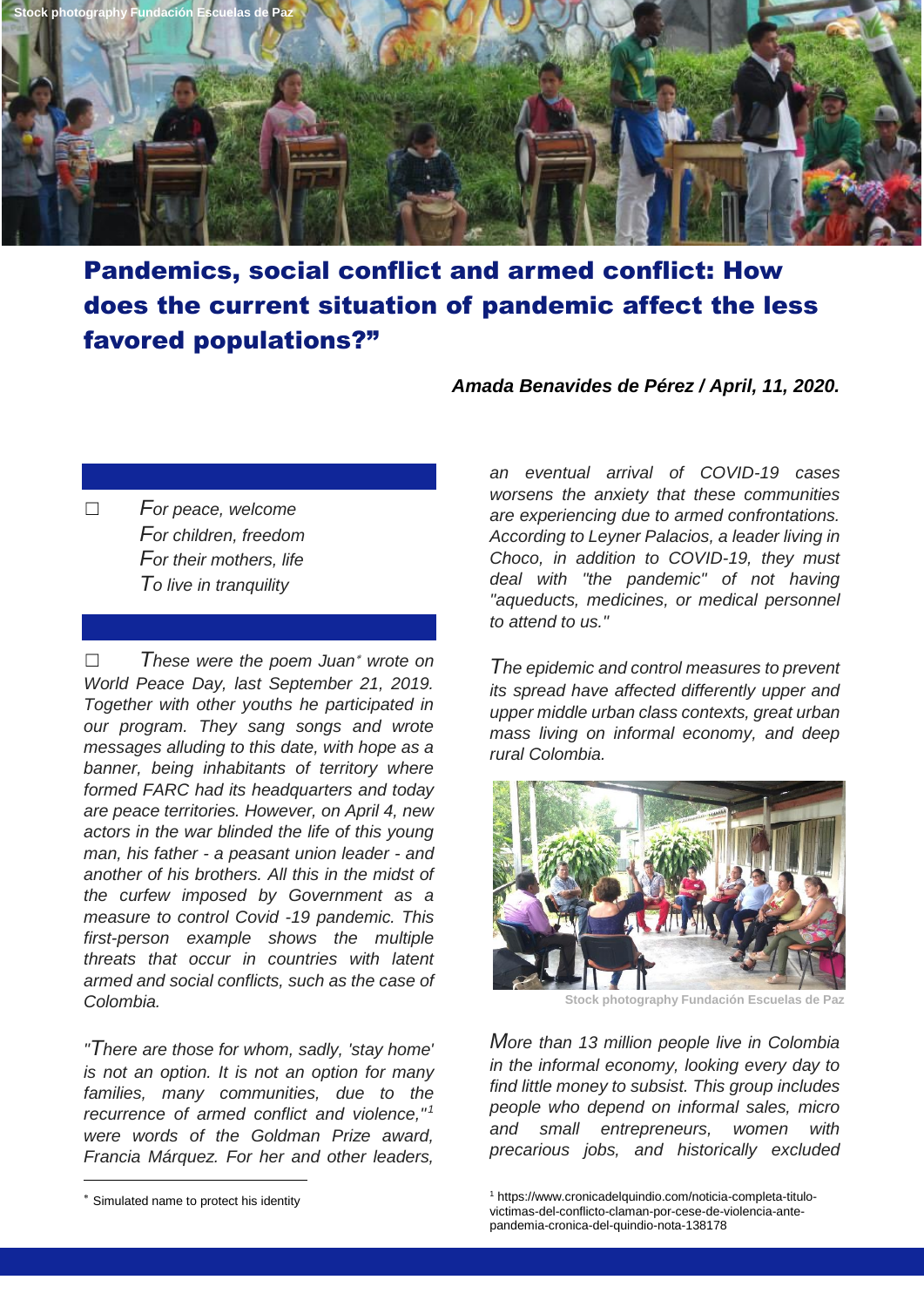*groups. They have not complied with restrictions imposed, because for this population the dilemma is, in their own words: "die from the virus or starve." Between March 25 and 31 there were at least 22 different mobilizations, 54% of which occurred in capital cities and 46% in other municipalities.<sup>2</sup> They asked Government for support measures, which, although they have been granted, are insufficient, since they are measures carried out from paternalistic visions and are not supportive or attend to comprehensive reforms. This population is forced to break the isolation restrictions, creating imminent risks for their lives and their communities. Coupled with that, in these moments connection between informal economy and illegal economy will grow and increase social conflict.*

☐ *In relation to rural Colombia, as Ramón Iriarte appointed, "The other Colombia is a country in perpetual "quarantine." People flee and hide because they know that here threats are faced." During last weeks of March there are signs of dynamics that could occur during this pandemic: aggressions and killings of social leaders, new events of forced displacement and confinement, renewed flow of international migrants and goods due to illegal trails, riots and protests in some cities, increase in forest fires in regions such as Amazon, and the opposition of some populations to forced eradication of illicit crops. On the other hand, Venezuelan migration, counted today in more than one million eight hundred thousand people, who live in very precarious conditions, without access to food, housing, health and decent work. It is important to consider what the effects may be in the border area, closed as part of measures to respond to virus. There, Government humanitarian assistance is limited and much of the response is provided by international cooperation, which has notified temporary suspension of its activities.*

*According to Fundacion Ideas para la Paz<sup>3</sup> , covid-19 will have an impact on armed conflict* 

-2

*dynamics and on the implementation of peace agreement, but its effects will be differentiated and not necessarily negative. ELN's pronouncement of a unilateral ceasefire and Government´s new appointment of Peace Managers are news that bring some hope.*

*Finally, isolation also implies intra-family violence increase, especially against women and girls. Coexistence in small spaces growths the levels of conflict and aggression against weakest. This may be evident in many settings, but it has a greater impact in armed conflict areas.* 



**Stock photography Fundación Escuelas de Paz** 

*So the question is: what are the actions that must be addressed in these crisis moments, both at Government level, international community and civil society?*

*One of the important pandemic consequences is the recovery of public sense and State obligations on integral guarantee of human rights and human dignity. This includes the need to regulate employment conditions in new digital age. The question in these scenarios is, how fragile states can resume public policy direction, when their capacity is limited, even in normal situations?*

*But giving greater State power and control can also give way to adoption of repressive, coercive and authoritarian measures, such as what has happened in countries where extreme repressive decrees imposing an armed curfew and threats to enforce measures* 

http://ideaspaz.org/media/website/FIP\_COVID19\_web\_FINAL\_ V3.pdf

<sup>3</sup>

http://ideaspaz.org/media/website/FIP\_COVID19\_web\_FINAL\_ V3.pdf